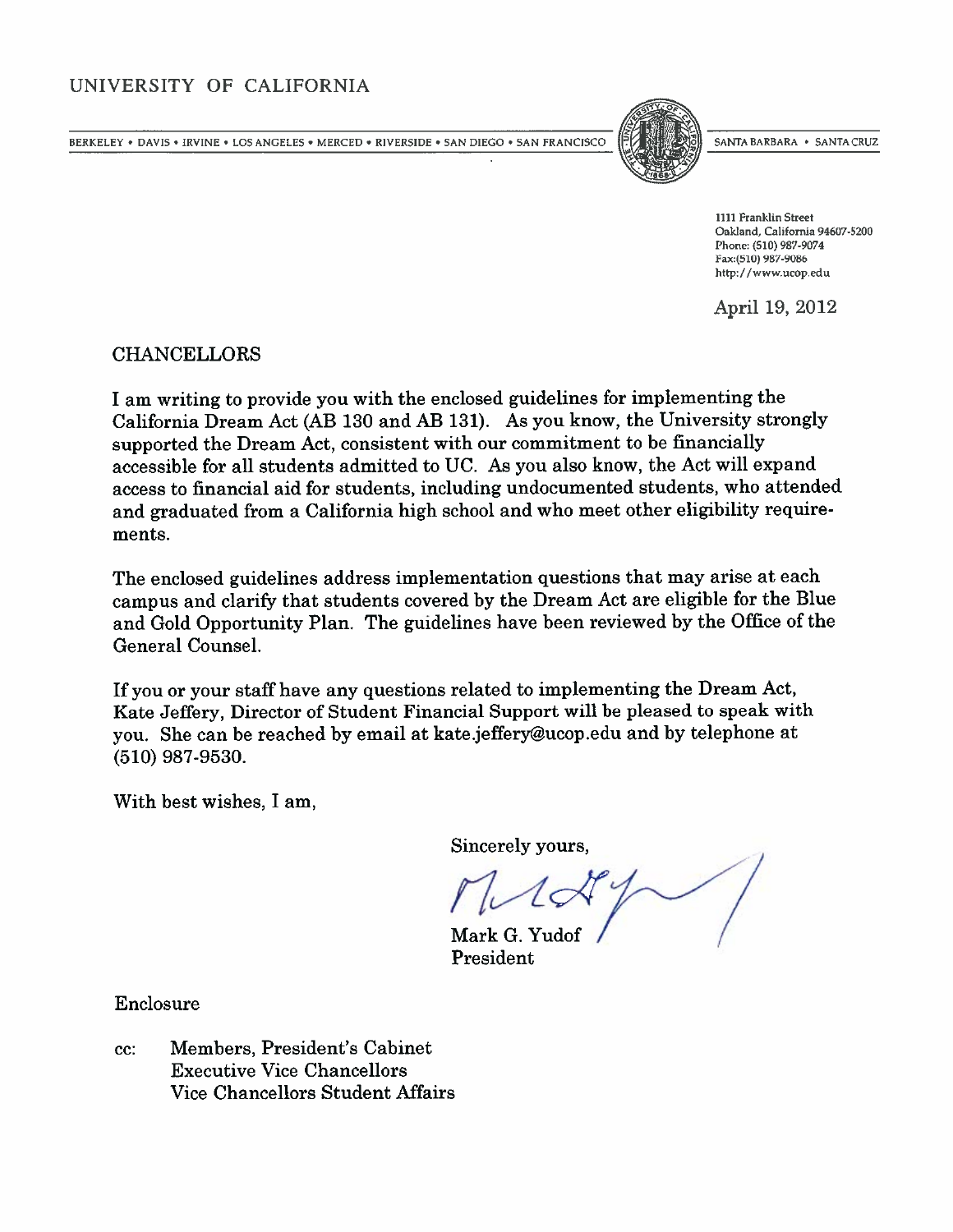## Administrative Guidelines for Implementing the California Dream Act <sup>I</sup> and II at the University of California

#### 1. Context

The enactment of AB 130 and AB 131 – commonly known as the California Dream Act I and II – expands access to various forms of financial aid for UC students who meet certain eligibility requirements. The University of California Office of the President, in consultation with the Office of the General Counsel, has issued these guidelines to help campuses implement these laws in <sup>a</sup> consistent manner.

#### 2. Definitions

Eligible students. To be eligible under the Dream Act, students:

- must have attended <sup>a</sup> high school in California for three or more years;
- must have graduated from <sup>a</sup> high school in California or attained the equivalent thereof; and
- must not be a nonimmigrant student under federal immigration law.<sup>1</sup>

In addition, students must file an affidavit indicating that if the student is not already in compliance with U.S. immigration laws, the student has filed an application to legalize his/her immigration status, or will file an application as soon as the student is eligible to do so.

Scholarships or fellowships. Need- and/or merit-based awards made to students that are not intended as compensation for work performed (e.g., wages) and which do not have to be repaid.

Private gifts and endowments. Funds received by the University as private gifts or private endowments, along with the annual payout from such funds.

## 3. Summary of Provisions

AB 130 permits eligible students to apply for and receive scholarships that are funded by private gifts and endowments "received, for the purpose of scholarships," by the University. The effective date of AB 130 is January 1, 2012.

AB 131 permits eligible students "to apply for, and participate in, all student aid programs administered by [UC] to the full extent permitted by federal law." AB 131 also permits these students "to apply for, and participate in, all student financial aid programs administered by the State of California," including the Cal Grant program. The effective date of AB 131 is January 1, 2013.

# 4. Determination of Eligibility

Nonresident students who are determined to be exempt from paying Nonresident Supplemental Tuition under AB <sup>540</sup> by the Residency Deputy at each campus will be deemed eligible under the Dream Act, too. Nearly all students whose financial aid will be potentially affected by AB 130 and AB 131 fall into this category.

 $1$  Nonimmigrants, as defined by federal immigration law, may include, but are not limited to, students with one of the following visas: A, B, C, D, E, F, G, H, I, J, K, L, M, N, O, P, Q, R, S, T, TN/ TD, U, TWOV and NATO. Federal visa designations as "nonimmigrant" are subject to change.

UCOP Student Affairs — Student Financial Support Rev. 3/16/2012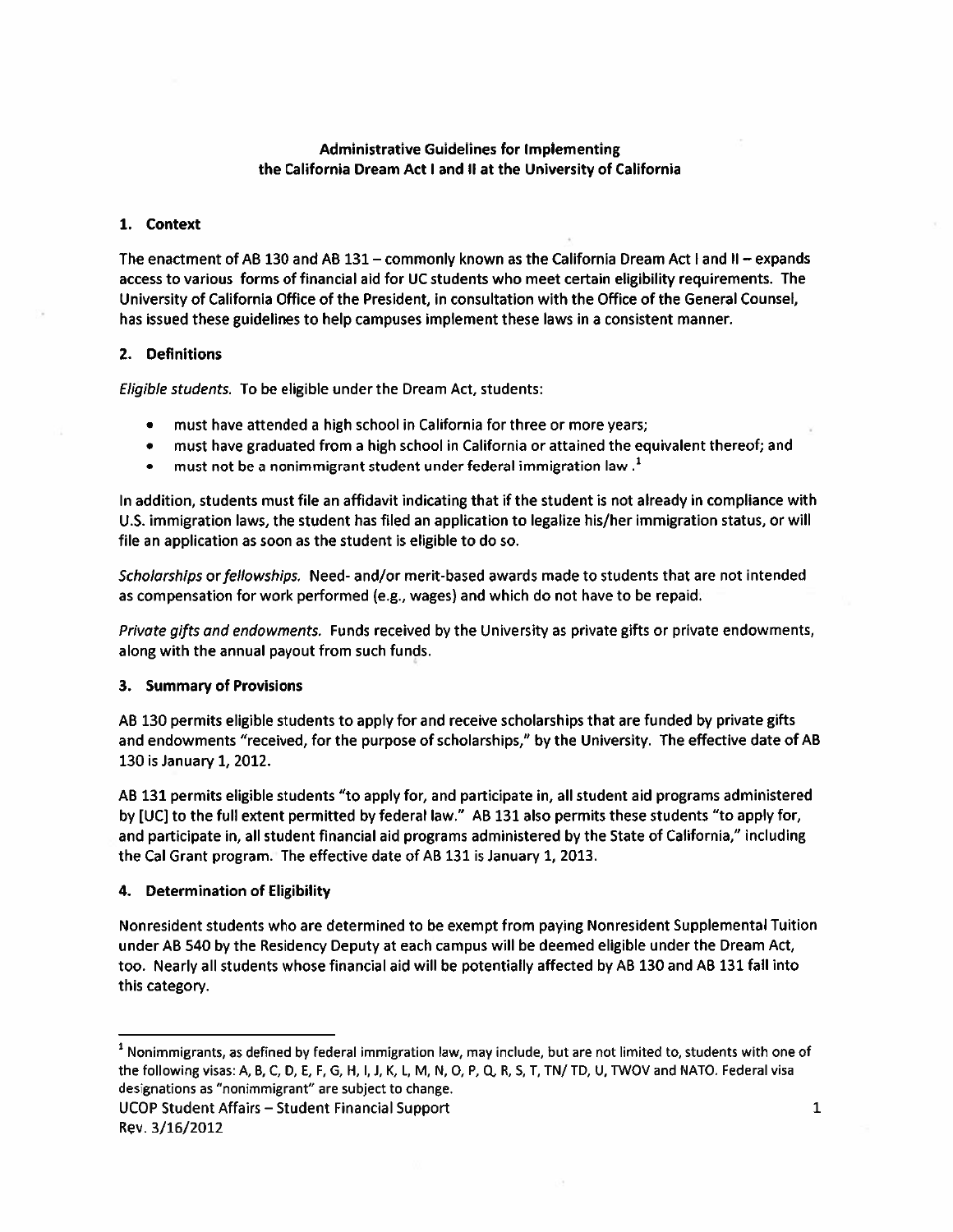In addition, <sup>a</sup> handful of California resident students who meet the eligibility requirements listed above may become newly eligible for some forms of financial aid under AB 130 and AR 131 (e.g., students who are classified as California residents for tuition purposes but who are not U.S. citizens or permanent residents and hence are not currently eligible to receive Cal Grants or certain institutional aid awards). In order to ensure that uniforms standards are used to determine Dream Act eligibility, the Residence Deputy at each campus, or his or her delegate, will be responsible for determining whether any California resident who seeks eligibility for financial aid under AB 130 or AR 131 meets the eligibility requirements described above. Such <sup>a</sup> student will remain classified as <sup>a</sup> California resident for tuition purposes.

## 5. Financial Aid Programs Covered by the California Dream Act

The provisions of AR <sup>130</sup> apply only to UC-administered scholarship programs derived from private gifts and endowments, as defined.

Tbe provisions of AB 131 apply to all State and UC financial aid programs unless otherwise noted, including but not limited to:

- Cal Grants
- UC Grants
- UCloans
- UC scholarships/fellowships

Neither AR 130 nor AR 131 applies to federal aid programs or funding.

Note that undocumented students are generally unauthorized to be employed in the United States and hence remain ineligible for work-study awards, teaching assistantships, research assistantships, and other forms of student financial support that require the University or <sup>a</sup> third party to employ the student. Undocumented students also remain ineligible for awards from private funds where the donor has specified <sup>a</sup> requirement (e.g., U.S. citizenship) that the student does not meet.

# 6. Determination of Financial Need (Where Applicable)

Cal Grants, UC Grants, and many other institutional aid programs are only available to students with demonstrated financial need. Students typically provide information about their family's financial resources — which is one factor in determining need — by completing the on-line Free Application for Federal Student Aid (FAFSA) at fafsa.gov.

In cases where <sup>a</sup> student would normally be required to complete the FAFSA, an eligible undocumented student seeking financial aid under the Dream Act should complete the California Dream Application instead. The California Dream Application is expected to become available in April <sup>2012</sup> at caldreamact.org.

# 7. Equity in Financial Aid Packages

Under AR 130, eligible students — including undocumented students — may apply for UC scholarships funded by private gifts and endowments on an equal footing with other UC students. AB 131 extends this eligibility to other University-funded scholarships, too.